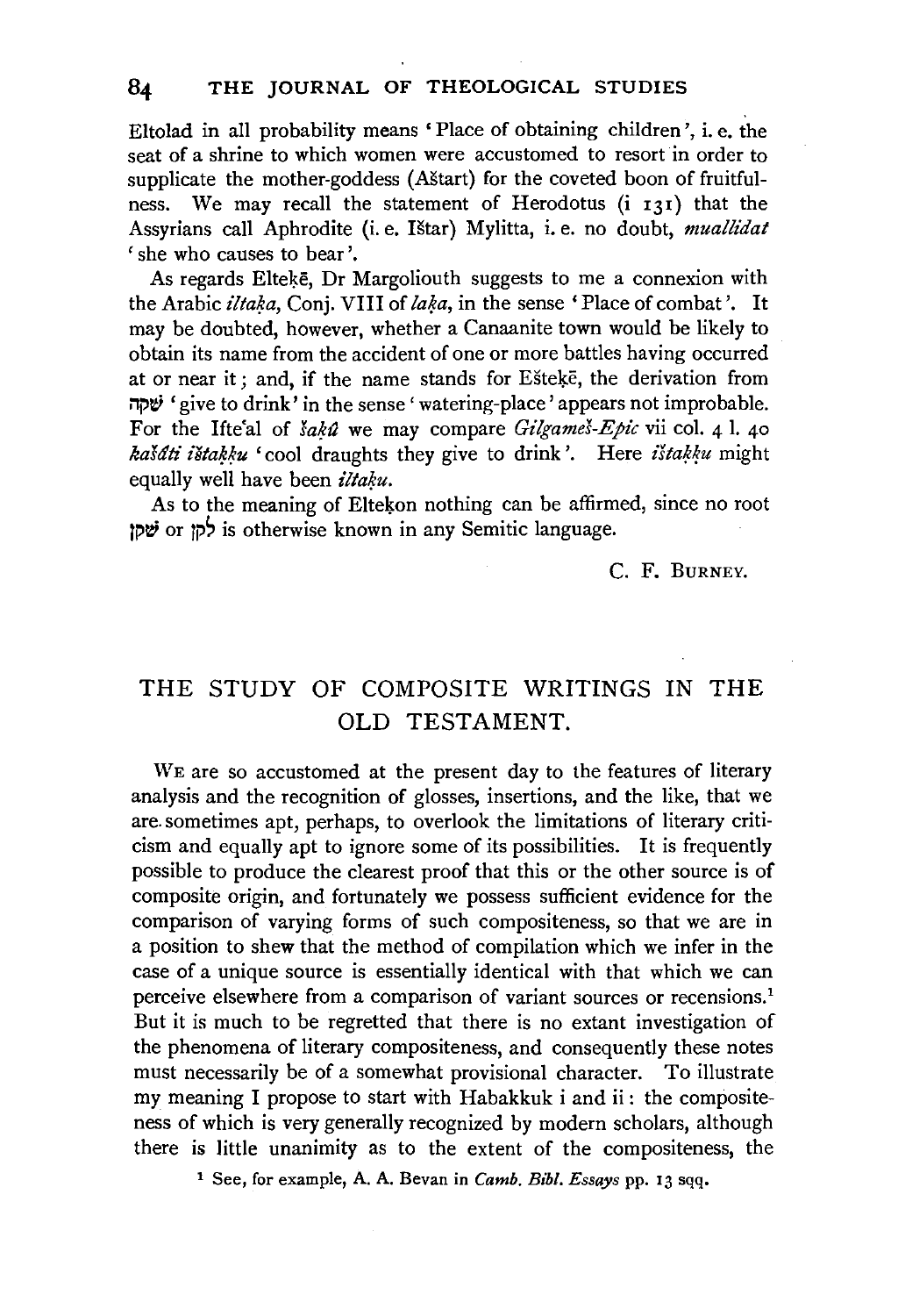details of analysis, and the historical background of the constituent parts. Indeed, the most recent enquiry, that of Mr G. G. V. Stonehouse, supports the unity of i-ii (apart from ii  $r=14$ ,  $r=8-20$ ), and since his book is a careful and scholarly plea for the more conservative attitude towards Habakkuk, it will be convenient to start from his position. In his view Hab. i and ii date shortly after the battle of Carchemish (6os B.c.) when Egypt was defeated by Nebuchadrezzar, and they belong to the time when Judah was beginning to rebel against the Chaldeans, the sequel of which was the invasion of the marauding bands mentioned in *z* Kings xxiv *z* (*Book of Hab.* pp. 46-52). Now, if it be true that the Chaldeans before 6os 'had shewn a friendly attitude towards the Syrian states rather than the reverse' (p. xo6), we must suppose that the 'nations' referred to in i 5 sqq. ii forthwith suffered the afflictions described by Habakkuk, but that subsequently some at least were used by Nebuchadrezzar to harry Jehoiakim. The exact date of the raids in *z* Kings xxiv 2 is' disputed, and the history of the period is certainly meagre (pp. 85, 87); but such evidence as we have makes it more than improbable that the severity of the Chaldeans, as depicted by the prophet, can be dated shortly after 605. We may, on demand, ignore the evidence for the departure of Nebuchadrezzar to Babylonia after the battle of Carchemish, but a careful study of the account of the Chaldean excesses in i seq. has very justly led several scholars to conclude that they point to an evil of no inconsiderable duration. In fact, Mr Stonehouse himself observes after i *z* ('how long shall I cry' &c.), that the prophet had constantly addressed Yahweh against the trouble and mischief caused by the Chaldeans (pp. 55 sq.), and it is very difficult to reconcile the verse with the proposal to date the two chapters about  $604-603$  (p. 51).

Moreover, the date can hardly be reconciled with the prophecies ascribed to Jeremiah. Here the battle of Carchemish is regarded as a great turning-point in history. It meant the impending downfall of the nations ; the Chaldeans were the instruments of Yahweh's wrath, and there are many references to the persistent idolatry of Judah and the inevitable punishment. Mr Stonehouse, however, rejects the ordinary view that Hab. i 2-4 depicts the internal wickedness in Judah, and prefers to find religious-political disturbances caused by the oppressions of the Chaldeans in the neighbouring states. He conjectures two Judean parties, one doubtless favouring alliance with Egypt, the other representative of the earlier Deuteronomic party of Josiah's time, and of the still earlier policy of submission to Yahweh and to Assyria as held by Isaiah (pp. 23, 52 sq.). It is true that later, in the time of Zedekiah, Jeremiah counselled submission to the Chaldeans, and Mr Stonehouse would ascribe the same policy to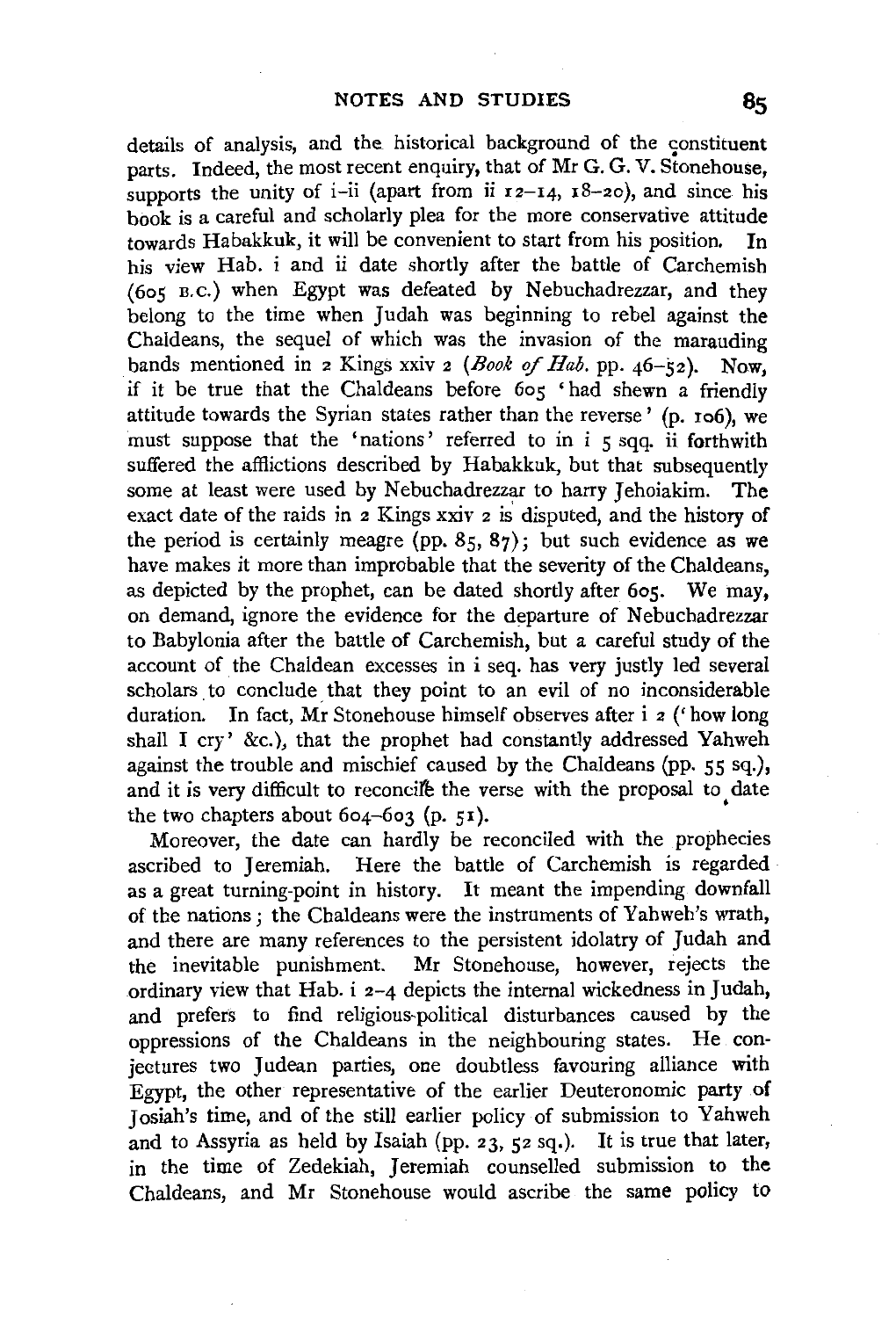Habakkuk (i 12; p. 59). Yet this is surely a difficult and unnatural interpretation. We need not discuss whether the righteous party was really representative of the Deuteronomic school (p. 53), and, if so, whether Jeremiah would be in opposition to it (viii  $\frac{8}{2}$ ); but if we are to emphasize Habakkuk's relationship to Isaiah (pp. 62 sq.), Isaiah's doctrine of the inviolability of Zion is evidently related to 'the incurable optimism of the religious leaders' (Peake on  $Ier. vi I 4$ ), that is, of those whom Jeremiah denounced as false prophets (cf. xiv 13 sq.). Quite apart from this, Jeremiah's policy is clearly expressed, his position is politically intelligible, his message is essentially practical : at a time when we have evidence for the panic caused by the Chaldean invasion he advises submission as the only hope (xxi 9, xxxviii 2 sq.). He was justified by the history of Zedekiah's time and by the sequel which proves the pacific character of the Chaldean conquest. The attitude ascribed to Habakkuk, on the other hand, can be read only between the lines and eludes explanation; at a time when there is no evidence for the disturbances described or implied in i sq., he holds out the expectation that the proud oppressors must ultimately succumb, and he comforts his followers with the assurance that the righteous shall live by faith. Consequently, Mr Stonehouse's position seems untenable. In any case the prophet is obviously concerned with the welfare of his own people (cf. p. 33), and the simplest interpretation of  $i$   $i$   $j$   $-4$  finds in these verses a condemnation of the wrong-doing in Judah. Hence it is only in accordance with the thought of Jeremiah that this should be followed by a punishment, and it seems unnecessary to emend (as Mr Stonehouse does) the opening words of  $v$ .  $6:$  'for, lo, I raise up the Chaldeans.' In spite of various obscurities in this verse it is clear from  $v$ ,  $z$  that the enemy was 'ordained' for judgement and 'established' for correction. The sequence appears to be perfectly suitable (cf. Zeph. i 4-6 and its sequel), although serious difficulties are at once caused, (a) by the description of the *existing* excesses of the Chaldeans. and  $(b)$  by the references to the sufferings, not of Judah, but of the  $nations.$ 

Now the Jewish philosophy of history saw a necessary connexion between sin and suffering—the Chaldean invasion, the fall of Jerusalem. and the exile were inevitable penalties. But Israel was the people of Yahweh, Yahweh was the God of Israel; the punishment could not last for ever, the sin in course of time was worked off  $(Is, x12)$ . Yahweh had indeed been angry with his people; now comes the stage when he is angry because of the excesses of his people's foes. This developement in the history of thought, of great significance for the criticism of the prophetical writings, is clearly formulated in Zech. i IS. After the expiration of the period of punishment when the land had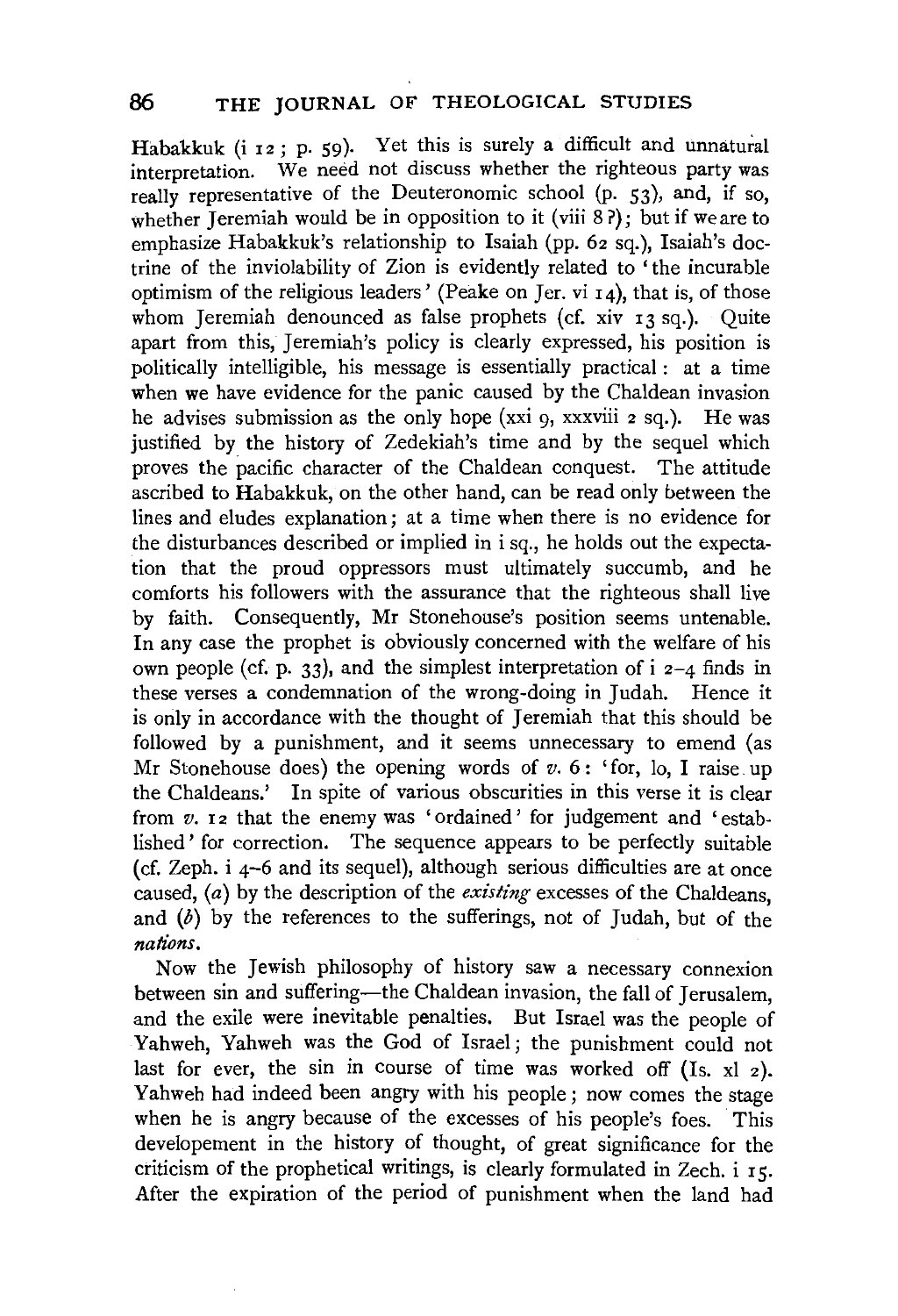'paid off' its debts (2 Chron. xxxvi 21), Yahweh, who had aforetime left his city (cf. Ezek. x 18 sq., xi 23), returns again with consolations (cf. *ib.* xliii  $\bf{A}$  sq.); in former days he had purposed evil, now he is jealous on behalf of Zion with great jealousy and with great fury (Zech. i  $14-17$ , viii 2,  $11$ ,  $14$ ). The transition is equally clear in Is. xlvii 6: Yahweh had profaned his inheritance and had given it to strangers (cf. Jer. xii  $\gamma$ ), but they had been harsh and merciless; the instruments of his wrath had been boastful and vain-glorious, and the offence of Assyria (Is. x 12 sq., Zeph. ii 15) is now that of 'the daughter of the Chaldeans' (Is. xlvii 7 sq.), and Babylon *(ib.* xiv; with *v.* 8 contrast Hab. ii 17). To this sin of the Chaldeans there are evident references in Hab.  $i$  II ('whose strength is his god') and  $i$  6 ('he sacrificeth unto his net' &c.). The transition may also be elucidated by the figure of the 'cup' of Yahweh's wrath.<sup>1</sup> Placed in the hands of Babylon (Jer. li 7), it could not pass untasted by Yahweh's own people, much less by the nations (Jer. xxv 15 sq., 29). But at length the time comes when the ' cup ' drained by Jerusalem will be taken by Yahweh· and given to her oppressors (Is. li  $17$ ,  $22$ ), and thus in Hab. ii  $16$  'the cup of Yahweh's right hand' is ultimately to be turned to the Chaldeans.

What was a transition in the history of thought becomes a feature of literary compositeness when the condemnation of guilt is at once followed by the condemnation of those who are the instruments of punishment. In Jer. xxv IS sqq. all the nations are to drink of Yahweh's cup of wrath, but the words in  $v$ , 26  $b$  <sup> $\prime$ </sup> and the king of Sheshach (Babel) after them ' are wanting in the LXX, and are a recognized addition. No less obvious is the secondary origin of  $vv$ . **I2-I4** which herald the punishment of Babylon after the seventy years of desolation which Judah and the nations must suffer for their sins. Not to multiply examples of this *literary* transition, it may suffice to note the subtle change in Zeph. iii, where the wickedness of Judah *(vv.* 3-7) is followed by the words 'therefore, wait ye for me, saith Yahweh, for the day when I rise up as a witness' (v. 8, see Driver *Cent. Bible*). But instead of the idea of Yahweh as a witness against the iniquity of *Judah,* the *nations* are gathered together to be punished, and we pass on (vv. 11 sq.) to the triumph of Zion. The punishment of Judah, intelligible on the lines of the prophecies of Jeremiah, is wanting ; and it is replaced, not by the sufferings of a penitent people, but by the still later transition, the punishment of oppressive foes. This feature, in combination with

1 This subject may be illustrated by the sculpture from Zenjirli (N. Syria) representing two figures (one perhaps a deity) sitting at a table spread with food, and each holding a cup to the mouth. This so-called Ceremonial Feast is widely distributed in N. Syria and Asia Minor in variant forms; see J. Garstang *Land of the Hittites* pp. 100 sq., 164.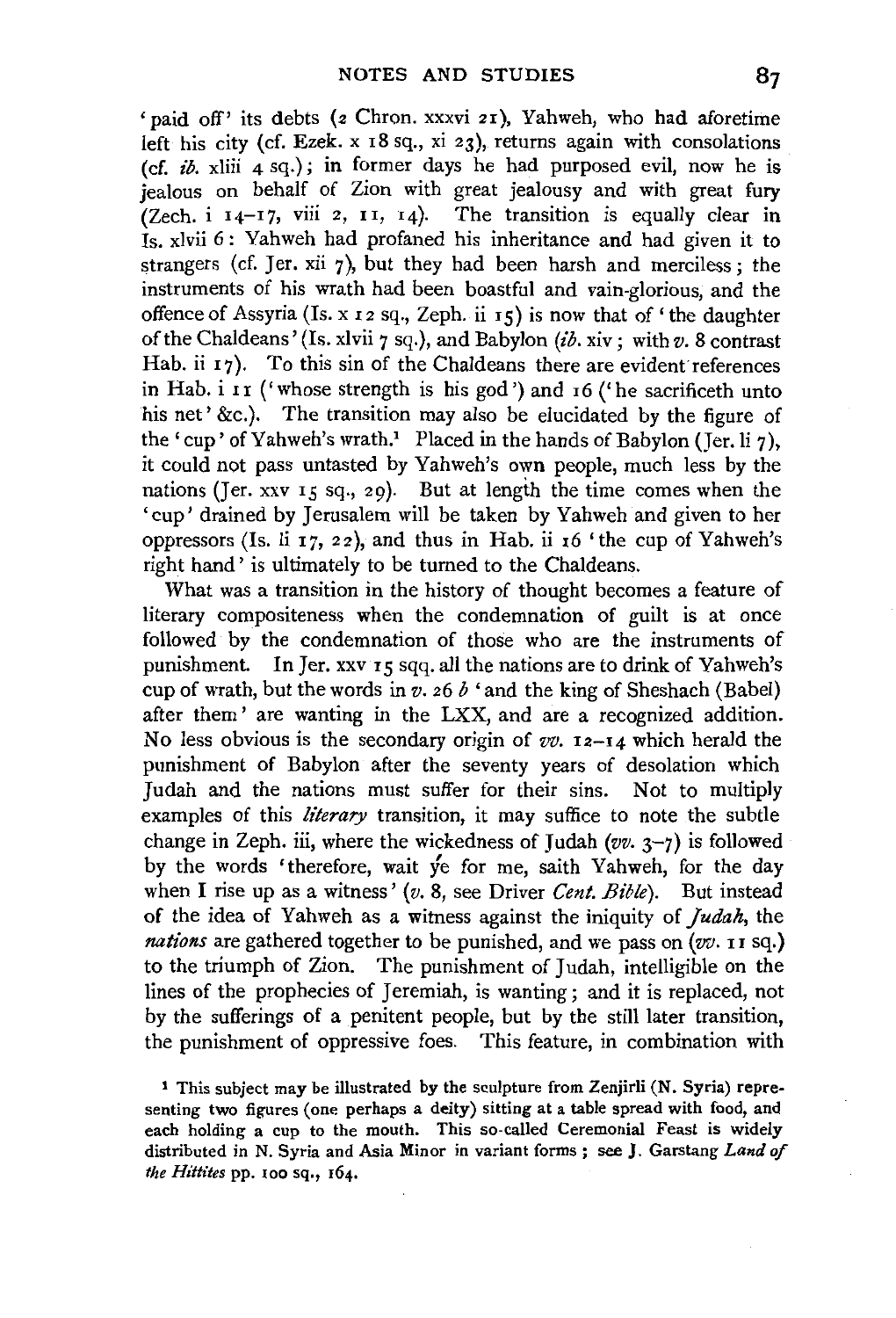others, leads to the view that the small book of Zephaniah seems· to have passed through the hands of writers representative of stages of thought which can be understood elsewhere in more organic connexions and in more complete passages *(Ency. Brit.,* art. 'Zephaniah'). And this appears to be true of Habakkuk. There is a certain interconnexion and consecutiveness, but there are changing backgrounds and changing bodies of thought; there is, as often in the biblical narratives, a superficial unity, but closer examination, as in these cases, reveals the presence of different circles of ideas.

The interest of the writers is manifestly in Israel, and the denunciation of evil in Judah (Hab. i  $2-4$ ) is quite intelligibly followed by the threatened approach of the agents of Yahweh's wrath. But the text of i 5, 6 has several difficulties, and thus may be connected with the fact that the scene shifts and the *nations* are suffering from the enemy. Mr Stonehouse suggests that an exilic or post-exilic editor ' so altered the text in  $v$ .  $\frac{1}{5}$  and  $v$ .  $6a$  as to make the prophet announce as a future event the appearance of the Chaldean rather than refer to that power as a present evil and scourge within the land  $(n, 32)$ . On the alternative view, the later writer has replaced an announcement of impending doom by an account of the evil of the scourge in his own time. Probably the revision of i is more intricate. The iniquity of the enemy is combined with some anticipation of a retribution. Their evil is incompatible with Yahweh's character, and the writer remonstrates. There is no sense of well-merited punishment. Punishment might be a purification (cf. Jer. ix  $3-9$ ) and might lead to repentance and a return to Yahweh (cf. Lamentations). But there is a feeling of protest, as though Israel had paid the penalty of sin and now awaited the intervention of Yahweh. It is not, as in Zeph. iii I sqq., that Yahweh had proved *his* righteousness, had overthrown nations, but had still to complain of his polluted city. Yahweh has his 'righteous' ones  $(i_1, j_2)$ and they are suffering unjustly. Yahweh himself is installed in his city-in his holy temple (ii 20); but there is no triumph, no series of glorious promises, no expectation of a new era. Indeed, in ch. iii it is as though his faithful ones must needs call to mind how great had been his deeds in the distant past. There is a note of resignation mingled with quiet confidence-Yahweh is from everlasting, Israel will not die (i 12 ), and the 'righteous' placed in the midst of affliction and wrong, like the 'afflicted and poor' people in Zeph. iii 12, must persist in their integrity. The righteous shall live by their steadfastness in Yahweh (ii  $\Delta$ ). The original message was hardly for the nation or for the Jewish church, but for the pious remnant. We are taken away from any religious or political turmoil of the times of Jeremiah, Habakkuk, or Zephaniah; we are scarcely in Palestine of the sixth or fifth century;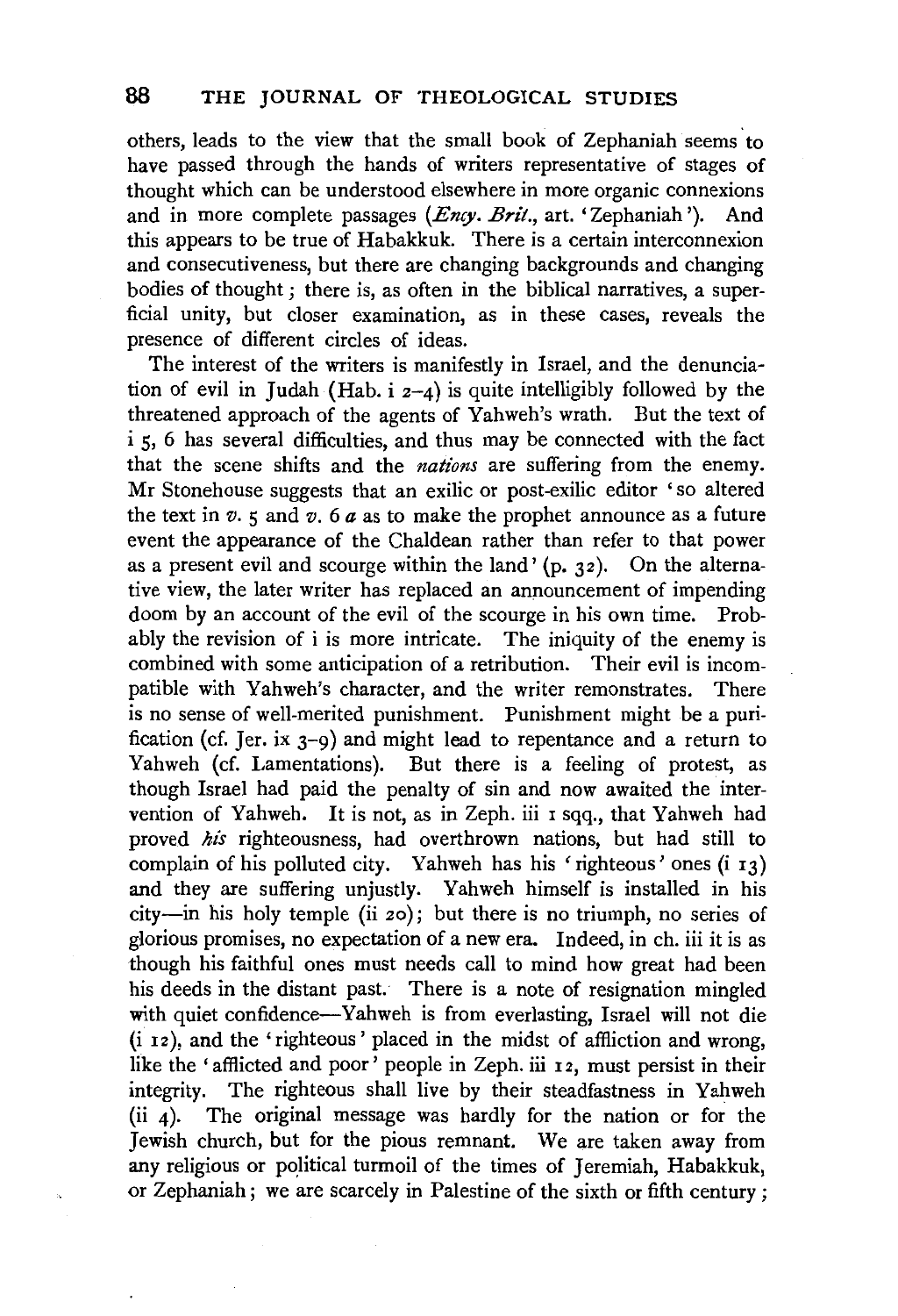we seem to move in a world of thought upon which light is thrown only by the latest Psalms.

It is not my aim to do more than reassert the compositeness of Hab. i, ii, and the foregoing remarks have perhaps shewn that in dealing with composite literature it is important to determine whether the factors which account for the compositeness of one book account, in some measure at least, for that of another. That is to say, just as we may co-ordinate to a certain extent the component sources of the Pentateuch or of Joshua-Kings, so perhaps we may have to recognize that the internal intricacies of the prophetical writings may be brought into some sort of interrelation by the discovery of a certain similarity in the causes of the complexities. Another point emerges. On the most moderate view, that of Mr Stonehouse, the book of Habakkuk consists of the original prophecy taken up by a later writer  $(a)$  who re-shaped i 5, 6  $a$ , (b) a Psalm, iii, has been added, but *(c)* this is expanded with an introduction and a new conclusion; (d) ii 20 is a transitional verse, and (e) ii  $12-14$  and  $18-19$  are later additions. Of course d may be associated with  $b$  and  $c$ , but obviously we have to admit the presence of a very considerable extent of literary activity, and it would be quite plausible to argue that the factors which account for Mr Stonehouse's analysis account also for the more subtle intricacies which he is not prepared to recognize. In any case it is one of the limitations of literary criticism that the factors which explain the more obvious complexities may have brought changes which are less easily recognizable or which indeed may even be quite immaterial.

On any theory we have to visualize composite records, and unless we endeavour to represent to ourselves their literary history as they have passed through successive hands, sometimes with excision, mutilation, and addition, our criticism is apt to be incomplete. Thus the attempt should be made to visualize the common view that N. Israelite literature was taken over by Judah after 722, and that pre-exilic documents were conveyed to Babylon and brought back to Judah by the exiles who returned. A more complex task is to treat the common critical view of the Pentateuch on these lines : J and E, each with successive additions, a combined J E, the separate literary growth of D, *its* combination with J E, the separate literary growth of P, and *its* combination with JED. The result should be correlated (approximately) with the growth of the other books. Much of modern criticism seems unreal because of the incompleteness of the work of synthesis. One thing is clear. A composite source comes down to us in the form that the last editor, reviser, or writer gave to it, and familiar as we are with ancient methods of treating the material, we may regard the extant source as bearing his *imprimatur.* Hence, if Genesis shews traces of mutilation, excision,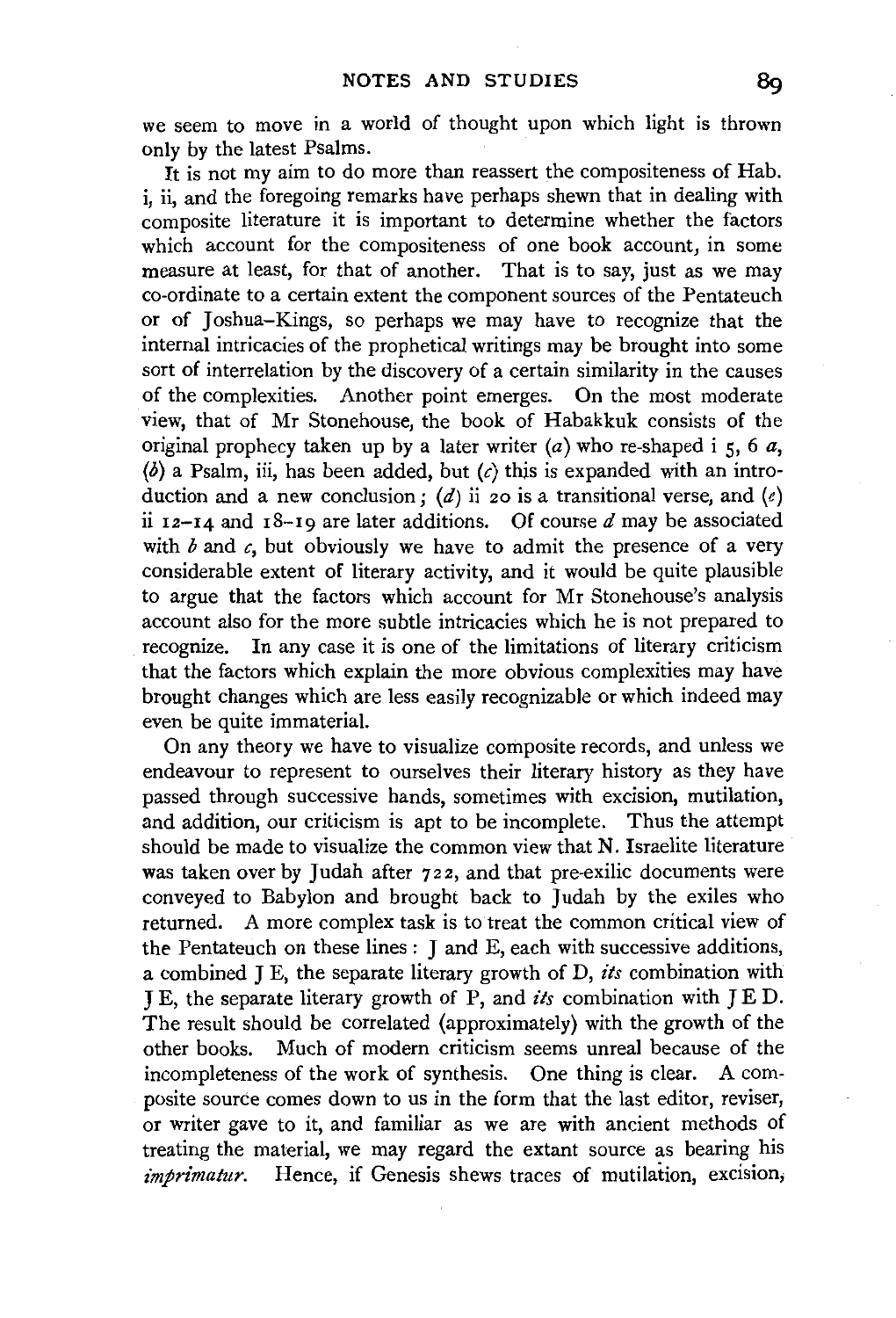and revision, it is extremely significant that the last hands have preserved by the side of P the non (or anti)-prophetical narratives of  $\overline{J}E$ . We may be sure that the latter were not preserved for antiquarian purposes, and if they reveal conflicting traditions and conceptions the primary fact is that they *survive.* It is evident also that the elimination of later additions or sources does not necessarily leave the earlier source in its original extent. Thus the omission of the fragmentary acrostic in Nahum leaves the opening of the prophecy incomplete, and the excision of the post-exilic conclusion to Amos still makes the want of *some* conclusion felt. J begins in Gen. ii 4 *b,* but assuredly not the original J, and the recognition that the source was more complete once is an immediate gain, more substantial than any conjecture, whether P in Gen.  $i$   $i - ii$  3 has preserved or rewritten any of the lost material. So also the fragmentary and older account of the Tent of Meeting in Ex. xxxiii 7-II presupposes some fuller, more organic narrative, and whether or no P in the preceding chapters preserves in post-exilic form any of the material, it is of the greatest interest to perceive that there was some fairly considerable body of data distinct from P in content and standpoint. Again, Gen. vi  $I-4$  evidently preserve a fragment of *something* which has no real connexion with its present surroundings and reflects a body of thought organically different from either J or E. Without pursuing this further, I would only say that, to me at least, the . phenomena of literary compositeness reveal the existence of a literature and a world of thought of impressive extent.

We have in the Old Testament all that remains of a considerable body of writings differing often in tone and point of view from the literature we regard as 'canonical'. Are we to assume that with the incorporation of, e.g., Ex. xxxiii  $7-r$ , the more complete narrative (or any other copy of it) was lost or destroyed? or may we suppose that there persisted, say in the Persian and Greek ages, writings apart from those preserved in the Old Testament? It is proper to raise the question since the parallels to Gen. vi  $r-4$ , which recur in later and non-canonical literature, can hardly be based upon this passage, but point to the persistence of traditions and thought similar to those represented in the ' canonical' verses. And, in fact, the more one studies the features of the apocryphal, pseudepigraphical, and Rabbinical writings, the more necessary it is to regard the Old Testament as all that *survives* from earlier Palestine. As Prof. Bennett has said of the popular mythological references, there was probably ' a literature of the subject, which was partly lost, partly suppressed in the supposed interests of a higher faith ' *(Rev. of Theol. and Philos.* v 679). Criticism, then, must take account not only of the Old Testament, but of that larger field which lies immediately behind it.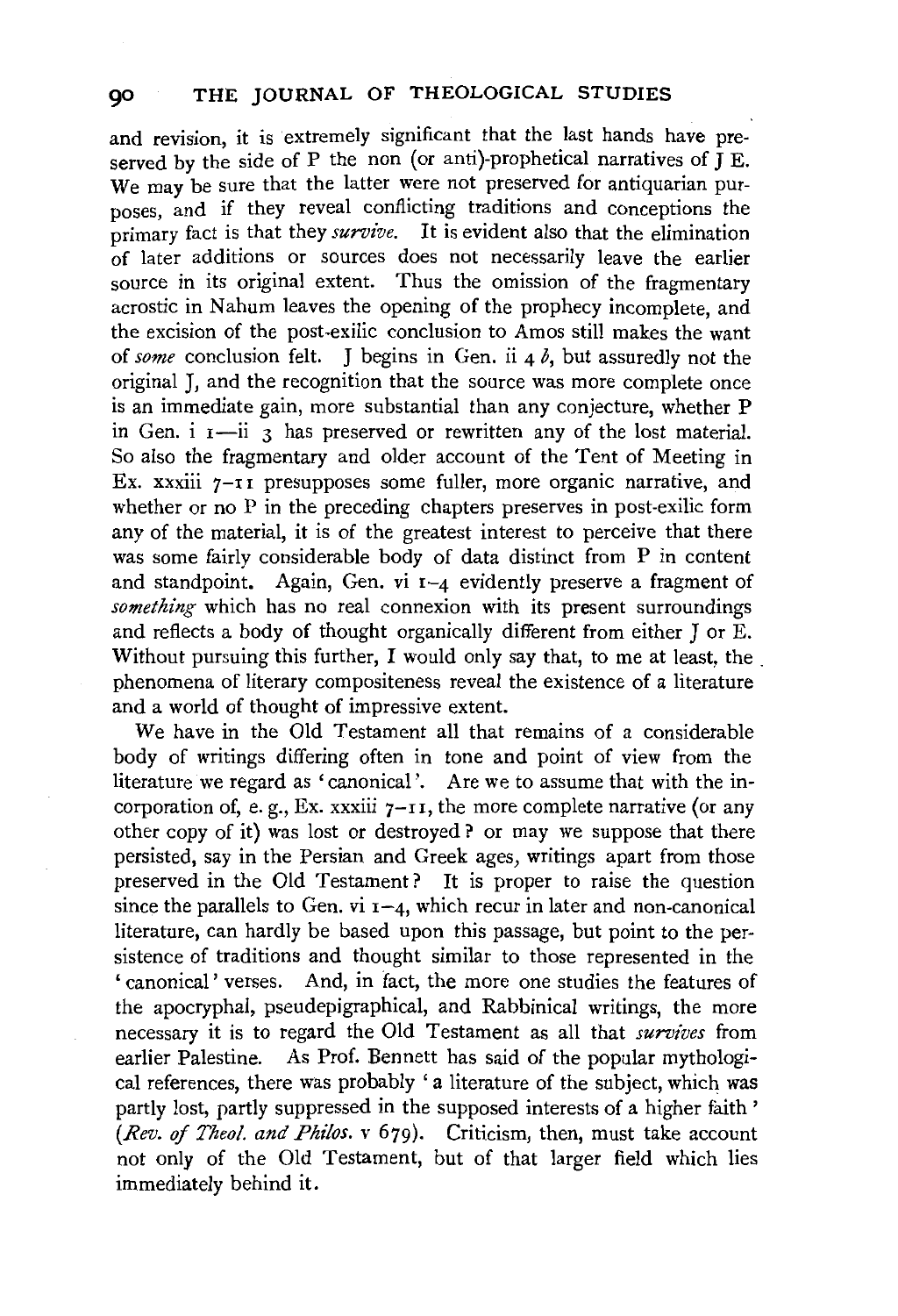Every one will doubtless agree that the Old Testament is the result of deliberate and intentional literary activity. It is placed in a historical framework which modern criticism has good reason for questioning. While the early writers had their own perspective of history from the time of Adam to the Samaritan schism in the days of Nehemiah, it is the ultimate aim of modern criticism to place their sacred writings in the larger and profounder history of mankind. As a Roman Catholic writer has recently reminded us: 'Das historische Gesamtbild kann unter dem Einfluss der Tendenz verzeichnet sein, ohne dass die Elemente der Erzählung unwahr sind.' $1$  It is one of the aims of historical criticism to reconsider the actual course of events, and to find a framework which shall be more in accordance with modern knowledge. The endeavour has naturally been to preserve as much of the traditional framework as possible, and to determine what elements are genuine and valuable. This has entailed the rejection (for purposes of history) of a very considerable amount of material, which, instead of reappearing in the new synthesis, remains, so to speak, in the wastepaper basket. In not a few cases the knots have been merely cut and new problems remain, as difficult as the old. The weaknesses in the reconstruction of the developement of Israelite religion have been pointed out by conservative scholars, who, despite their failure to recognize the necessity of literary and historical criticism, have much right on their side. For example, we may conclude that the fierce and barbarous treatment of the Canaanites by the Israelites is unhistorical, and that we have merely the erroneous or idealized view of the invasion as held by a Deuteronomic writer of the seventh century. The consequence, however, is that our late writer evidently had a standard of religion and morality quite incompatible with higher ideas of the Godhead; see J. Orr *The Problem* of *the Old Testament* p. 468 sq. As an example of incompleteness in historical criticism I would cite the current treatment of 2 Sam. ii 9-10. The commentators observe that it is very doubtful whether Saul's younger son Ishbosheth could have been forty years of age; and, besides, his reign of two years agrees neither with David's reign of seven and a half, nor with the submission of Israel at the death of Ishbosheth. The verses are accordingly treated as a gloss or insertion, and are placed in the wastepaper-basket with obvious gain to our conception of the course of events. But can the difficulty be so easily removed? Whence the origin of the inconvenient data? They were hardly 'invented' and inserted in order to confuse the narrative; and if we grant that they are deliberate, it is clear that they presuppose some tradition or record of the Saulidae which ran on lines different from the extant sources. And in fact elsewhere there are data which it

<sup>1</sup> A. Allgeier *Doppelberichte in der Genesis* (1911; p. 125).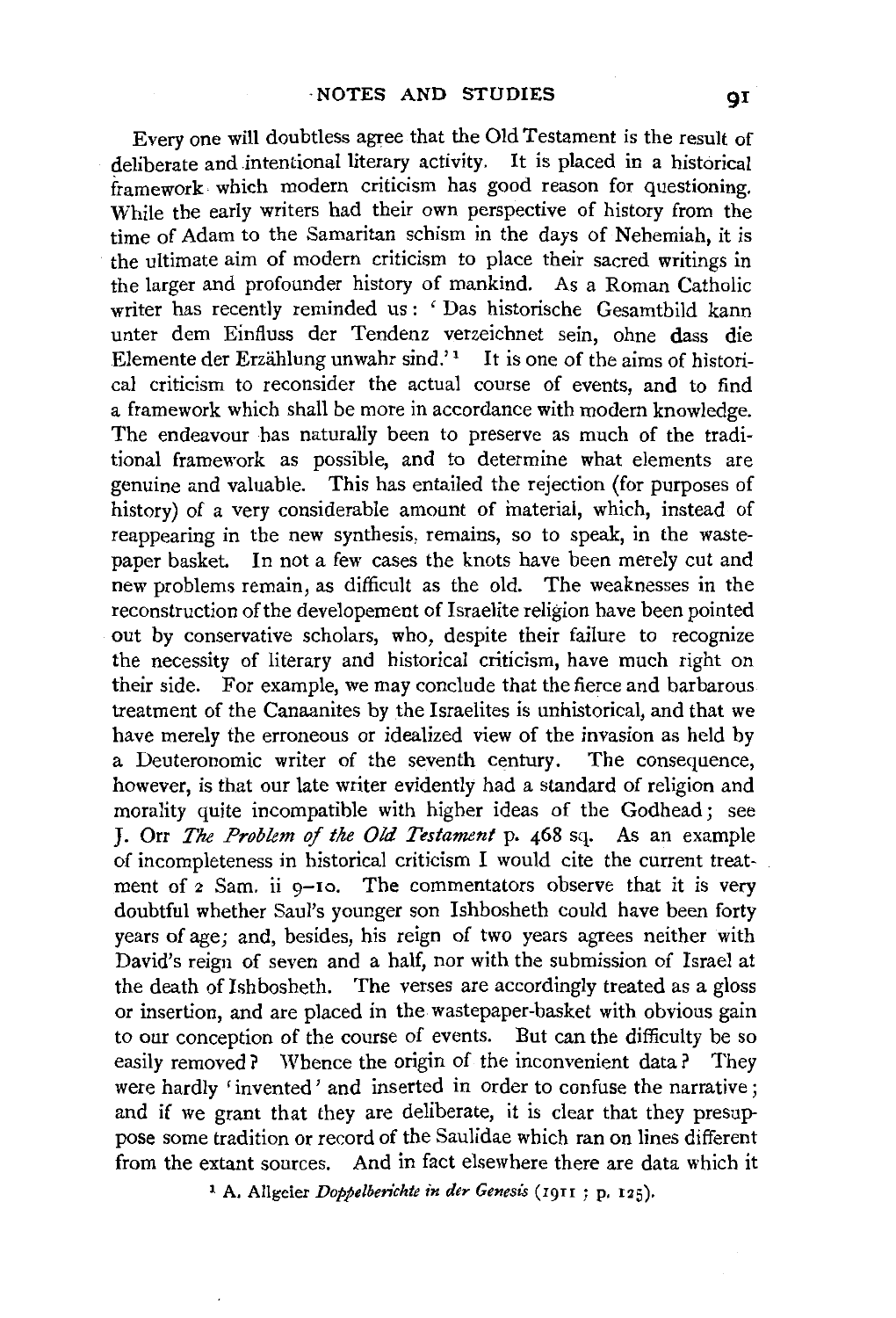seems natural to reject simply because they conflict with narratives which appear to be essential to the framework. None the less, it is reasonable to suppose that North Israel might possess traditions of Saul which differed from those in 1 and 2 Samuel, where the North Israelite king is placed in a somewhat unfavourable light.

Proceeding further, we cannot fail to notice that Gen. iv 26 points to a body of thought which, in dating the worship of Yahweh in the time of Enosh, is quite distinct from the 'canonical' perspective according to which the name Yahweh was first made known to Israel by Moses. This body of thought belongs to a circle which evidently has had some share in the literary growth of our Old Testament. Moreover, the Cainite genealogy, like some other fragments preserved in Genesis, belongs to a perspective of the history of man, in which there was no Deluge. It would be futile to guess how such a history ran, but it will be seen that we have to recognize groups of traditions or ' histories ' very different from the canonical framework. A more striking feature is the growing recognition of traditions in Genesis of a permanent settlement (see *J. T. S.*  $\overline{x}$ ii p. 467 sq.); that is to say, the sojourn in Egypt, and the Exodus, the profoundest event in Israelite national history, found no place among the traditions of some circle or circles of whose literature some fragments have been allowed to survive. Other illustrations could be cited, but perhaps enough has been said to shew that there is room for a more thorough investigation of the fragmentary, isolated, or conflicting data which in some conspicuous cases presuppose forms of tradition and thought quite distinct from those upon which many of our conceptions of Israel are based. It is often feared that literary analysis has been carried too far, that the alleged complexity is too extravagant and incredible ; the truth rather seems to be that biblical criticism has not yet reached that stage where the intricacies can be properly handled. It seems highly probable that we should recognize both a literary and a historical compositeness, and this is not unreasonable when we consider the varied elements which made up Israel in, let us say, the age of D and P. Literary criticism, since the work of Wellhausen, has recognized that there were different views of the religious past of Israel; conservative writers justly perceive that religion and history are inextricably interwoven ; the stage has yet to be reached where the significance of compositeness and of variant forms of tradition and thought can be thoroughly investigated and more consistently and adequately explained.

It may be objected that this is not to reconstruct the developement of Israelite history and religion. The reply is twofold : the patient and laborious work of Pentateuchal analysis in the past seemed perhaps equally unlikely to throw the light upon the Old Testament that it